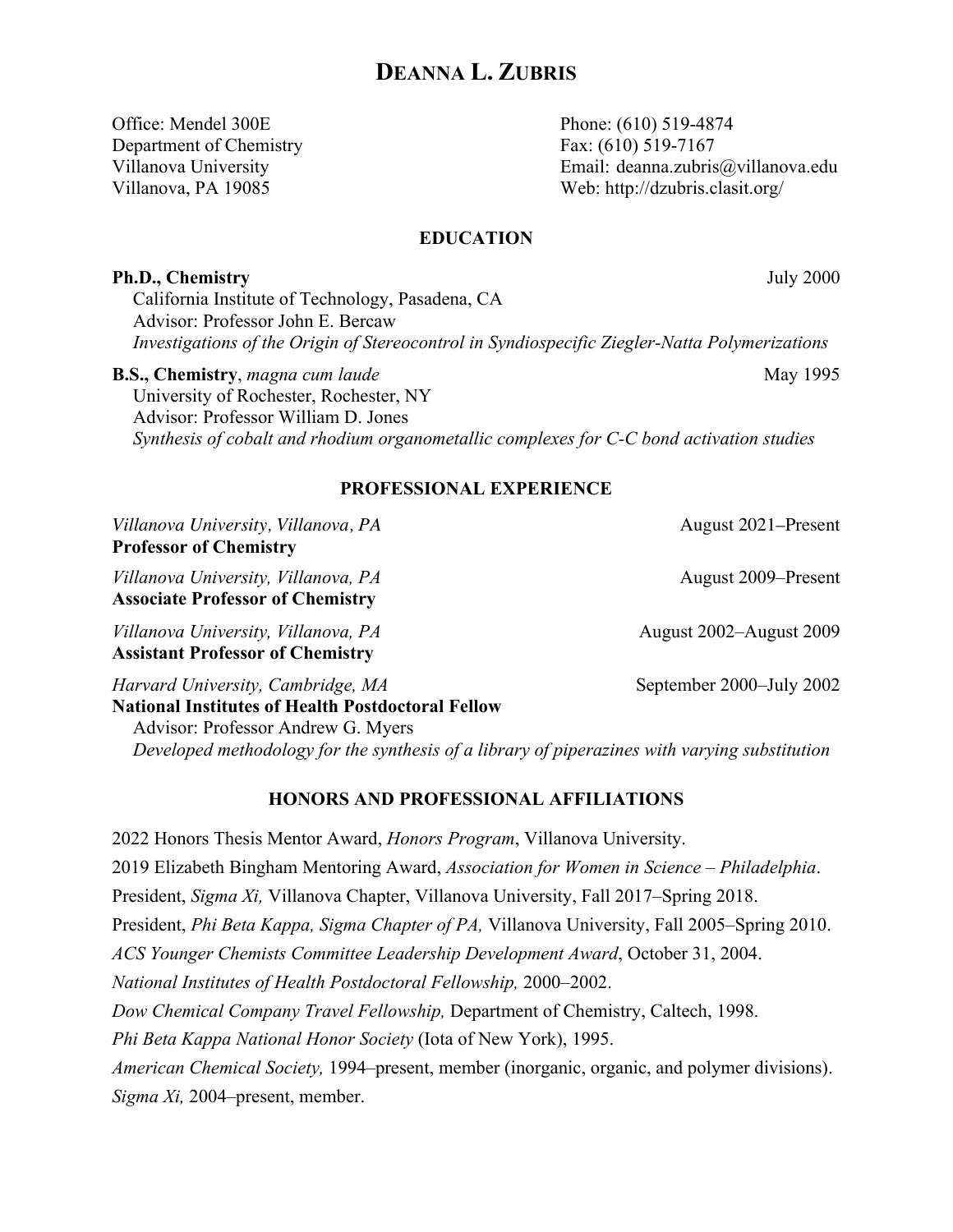#### **PUBLICATIONS**

### (\* denotes corresponding author)

#### *Independent Publications as Principal Investigator at Villanova University (student co-authors are underlined)*

Thierer, L. M.; Jenny, S. E.; Shastri, V.; Donley, M. R.; Round, L. M.; Piro, N. A.; Kassel, W. S.; <u>Brown, C. L.</u>; Dudley, T. J.; Zubris, D. L.\* Amino pyridine iron(II) complexes: characterization and catalytic application for Atom Transfer Radical Polymerization and Catalytic Chain Transfer. *J. Organomet. Chem.* **2020**, *924*, 121456.

Lazzara, N.; Rosano, R.; Vagadia, P.; Giovine, M.; Bezpalko, M.; Piro, N.; Kassel, W.; Boyko, W.; Zubris, D.; Schrader, K.; Wedge, D. E.; Duke, S.; Giuliano, R.\* Synthesis and Biological Evaluation of 6-[(1R)-1-hydroxyethyl]-2,4a(R),6(S),8a(R)-tetrahydropyrano-[3,2-b]-pyran-2-one and Structural Analogs of the Putative Structure of Diplopyrone. *J. Org. Chem.* **2019**, *84*, 666- 678.

Lovett, D. M.; Thierer, L. M.; Santos, E. E. P.; Hardie, R. L.; Dougherty, W. G.; Piro, N. A.; Kassel, W. S.; Cromer, B. M.; Coughlin, E. B.; Zubris, D. L.\* Structural analysis of imino- and amino-pyridine ligands for Ni(II): Precatalysts for the polymerization of ethylene. *J. Organomet. Chem.* **2018***, 863,* 44-53.

Rotella, M.; Bezpalko, M.; Piro, N.; Lazzara, N.; Kassel, W. S.; Zubris, D.; Giuliano, R.\* Synthesis, x-ray crystallographic and computational analysis of  $2,3$ -dideoxy- $\alpha/\beta$ -D-erythrohexopyranosyl cyanides. Anomeric effect of the cyano group. *Stereochemistry and Global Connectivity: The Legacy of Ernest L. Eliel Volume 1* (pp. 155-170), **2017**.

Zubris, D. L.;\* Minbiole, K. P. C.;\* Wuest, W. M.\* Polymeric Quaternary Ammonium Compounds: Versatile Antimicrobial Materials. *Current Topics in Medicinal Chemistry* **2017**, *14*, 305-318. Invited review article.

Vagadia, P. P.; Brown, S. P.; Zubris, D. L.; Piro, N. A.; Boyko, W. J.; Kassel, W. S.; Giuliano, R. M.\* Stereoselective Synthesis of 7-Deoxy-1,2;3,4-Di-O-Isopropylidene-D-glycero-α-Dgalacto-Heptopyranose. *Carbohydrate Chemistry: Proven Synthetic Methods, Volume 3, Chapter 31,* **2015**.

Dudley, T. J.; <u>Beck, J. E.; Santos, E. E. P.; Johnston, K. A.;</u> Kassel, W. S.; Dougherty, W. G.; Boyko, W. J.; Zubris, D. L.\* Conformational Analysis via Calculations and NMR Spectroscopy for Isomers of the Mono(imino)pyridine Ligand,  $2-\{(2.6-Me_2-C_6H_3)NC(i-$ Pr)}C5H4N. *RSC Adv.* **2012**, *2*, 6237-6244.

Steves, J. E.; Kennedy, M. D.; Chiang, K. P.; Kassel, W. S.; Dougherty, W. G.; Dudley, T. J.; Zubris, D. L.\* Synthesis of a bulky bis(imino)pyridine ligand: A methodology for systematic variation of steric bulk and energetic implications for metalation. *Dalton Trans.* **2009**, 1214– 1222*.*

Axtell, J. A.; Thai, S. D.; Morton, L. A.; Kassel, W. S.; Dougherty, W. G.; Zubris, D. L.\* Syntheses of *rac/meso*-{PhP(3-*t*-Bu-C5H3)2}-Zr{RN(CH2)3NR}, structural analyses of *rac-*  ${PhP(3-t-Bu-C<sub>5</sub>H<sub>3</sub>)<sub>2</sub>}Zr{RN(CH<sub>2</sub>)<sub>3</sub>NR}$  (where R is SiMe<sub>3</sub> or Ph), and *meso* to *rac* isomerization. *J. Organomet. Chem.* **2008**, *25*, 3741–3750*.*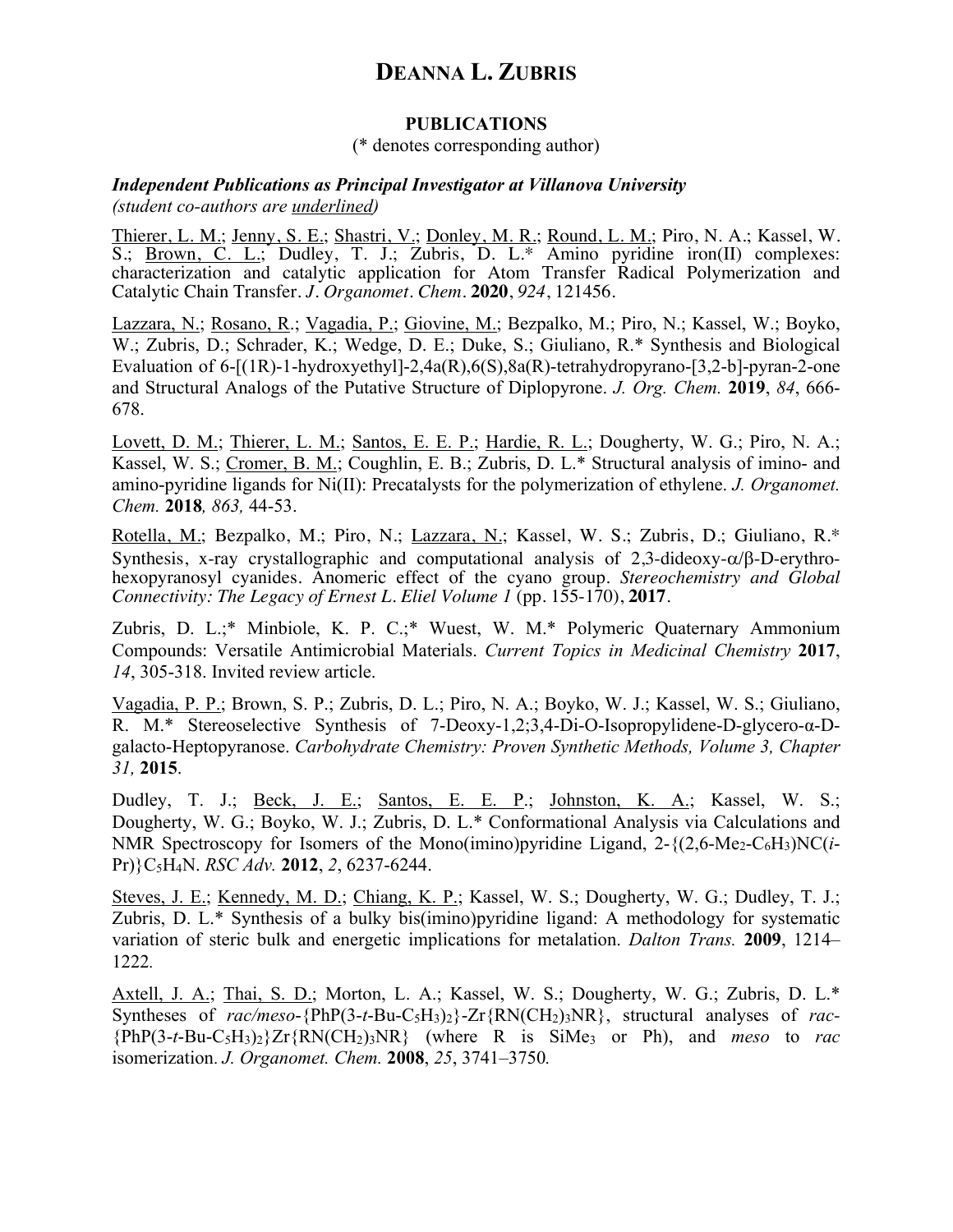Zubris, D. L.\* Doubly Bridged Metallocenes for Stereoselective Propylene Polymerization. In *Stereoselective Polymerization with Single-Site Catalysts,* Baugh, L. S., Canich J. M., Eds.; Taylor & Francis: Boca Raton, FL, 2008, pp. 101–134. Invited book chapter.

### *Supervised Publications*

Chirik, P. J.; Zubris, D. L.; Ackerman, L. J.; Henling, L. M.; Bercaw, J. E. Preparation of *ansa*-Niobocene and *ansa*-Tantalocene Olefin Hydride Complexes as Transition State Analogs in Metallocene-Catalyzed Olefin Polymerization. *Organometallics* **2003**, *22*, 172–187.

Perthuisot, C.; Edelbach, B. L.; Zubris, D. L.; Simhai, N.; Iverson, C. N.; Muller, C.; Satoh, T.; Jones, W. D. Cleavage of the Carbon-Carbon Bond in Biphenylene using Transition Metals. *J. Mol. Catal. A: Chem.* **2002**, *189*, 157–168*.*

Zubris, D. L.; Veghini, D.; Herzog, T. A.; Bercaw, J. E. Reactivity and Mechanistic Studies of Stereocontrol for Ziegler-Natta Polymerization Utilizing Doubly-Silylene Bridged Group 3 and Group 4 Metallocenes. In *Olefin Polymerization: Emerging Frontiers*; Arjunan. P., McGrath, J. E., Hanlon, T. L., Eds.; ACS Symposium Series 749; American Chemical Society: Washington, DC, 2000, pp 2–14.

Millar, S. P.; Zubris, D. L.; Bercaw, J. E.; Eisenberg, R. On the Mechanism of Dihydrogen Addition to Tantalocene Complexes. *J. Am. Chem. Soc.* **1998**, *120*, 5329–5330.

Perthuisot, C.; Edelbach, B. L.; Zubris, D. L.; Jones, W. D. C-C Activation in Biphenylene. Synthesis, Structure, and Reactivity of  $(C_5Me_5)_2M_2(2,2'-bipheny)$  (M = Rh, Co). *Organometallics* **1997**, *16*, 2016–2023.

Herzog, T. A.; Zubris, D. L.; Bercaw, J. E. A New Class of Zirconocene Catalysts for the Syndiospecific Polymerization of Propylene and its Modification for Varying Polypropylene from Isotactic to Syndiotactic. *J. Am. Chem. Soc.* **1996**, *118*, 11988–11989.

## **CURRENT EXTERNAL GRANT SUPPORT**

*Jean Dreyfus Lectureship for Undergraduate Institutions: The Camille and Henry Dreyfus Foundation, Inc*., Award period: 10/28/20–10/28/23. \$18,500.

*Petroleum Research Fund (PRF) Undergraduate Research Grant.* Award period: 9/01/19– 8/31/22. "Probing the role of ligand electronics in iron catalyzed ATRP," \$70,000.

### **INVITED PRESENTATIONS**

"Nickel and iron complexes for metal catalyzed polymerizations." Susquehanna University, Selinsgrove, PA, September 27, 2019.

"Polymer chemistry and catalytic applications." Bryn Mawr College, Bryn Mawr, PA, February 5, 2018.

"Nickel and iron complexes for metal catalyzed polymerizations." Philadelphia Inorganic Colloquium, Swarthmore College, Swarthmore, PA, October 28, 2017.

"Development of imino and amino pyridine iron(II) catalysts for Atom Transfer Radical Polymerization (ATRP)." Invited oral presentation at the 2017 Mid Atlantic Regional Meeting (MARM), Hershey, PA, June 4-6, 2017. Abstract: MARM-385.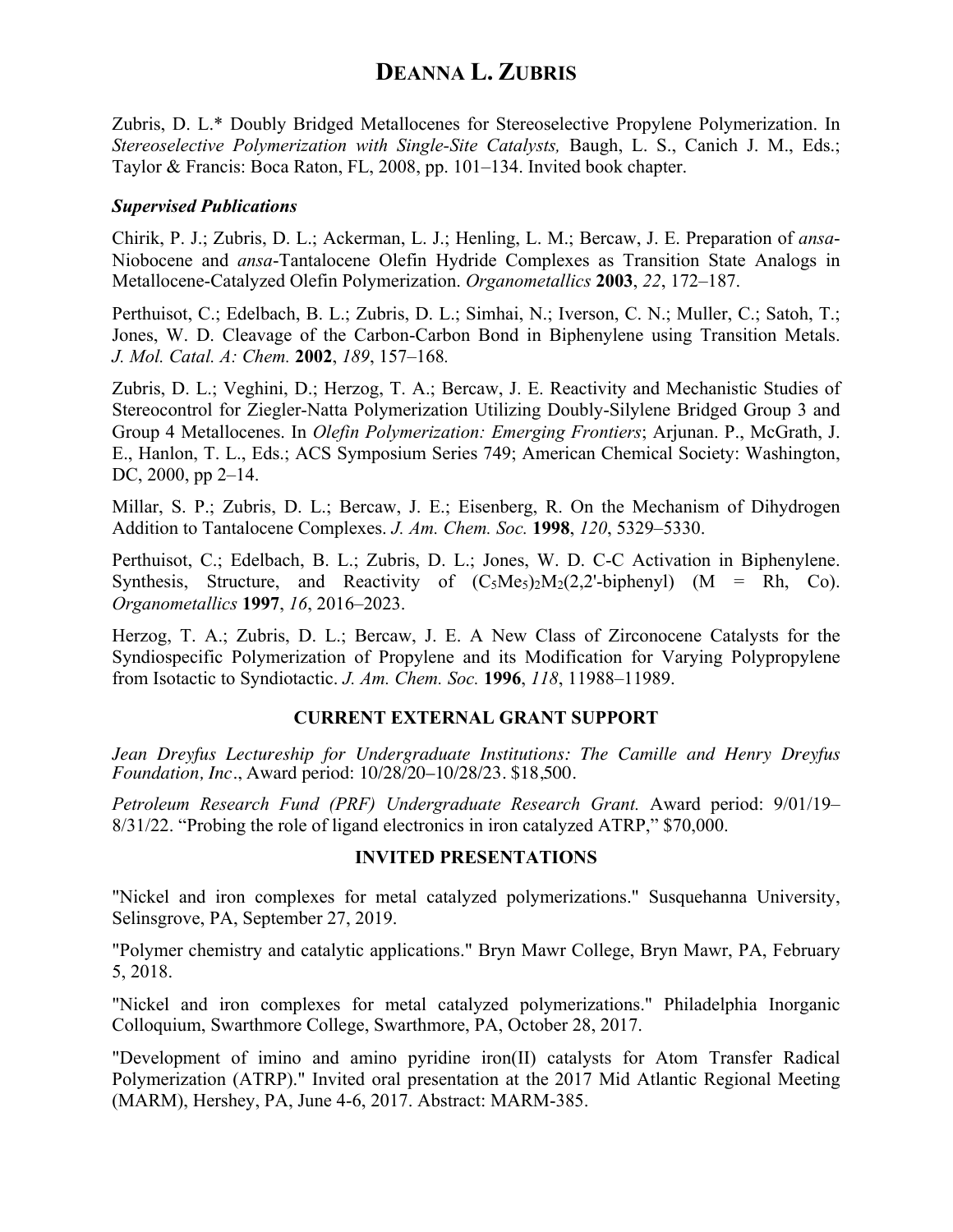"Sterically hindered ligands for nickel(II): novel catalysts for polyethylene formation." Haverford College, Haverford, PA, April 17, 2015.

"Structural analysis of mono(imino)pyridine ligands for Ni(II) : Precatalysts for the oligomerization of ethylene." Invited oral presentation at the 248th National Meeting of the American Chemical Society, San Francisco, CA, August 10-14, 2014. Abstract: INOR-404.

"Sterically hindered ligands and their metal complexes: novel catalysts for polyolefin formation." St. John's University, Queens, NY, December 5, 2013.

"Structural analysis of mono(imino)pyridine ligands for Ni(II): precatalysts for the oligomerization of ethylene." Invited oral presentation at the 246th National Meeting of the American Chemical Society, Indianapolis, IN, September 8-12, 2013. Abstract: INOR-237.

"Synthesis of sterically hindered bis(imino)pyridine ligands and structural implications for metalation." St. Joseph's University, Philadelphia, PA, October 14, 2009.

"Synthesis of sterically hindered bis(imino)pyridine ligands." The State University of New Jersey, Rutgers – Camden, Camden, NJ, March 3, 2008.

## **CONTRIBUTED PRESENTATIONS**

(presenter is underlined)

Garcia, N.; O'Donnell, K.; Zubris, D. L.\* "Synthesis of bis-NHC ligands and their corresponding iron (II) complexes for use in polymerization of petroleum derived monomers." Poster presentation at the Philadelphia Inorganic Colloquium, St. Joseph's University, Philadelphia, PA, November 9, 2020.

Cheng, D.; Fish, Z.; Ngo, D. K.; Casillas, E. G.\*; Zubris, D. L.\* "A Family of Chelating Ligands Containing Ring Expanded N-Heterocyclic Carbenes." Poster presentation at the Philadelphia Inorganic Colloquium, St. Joseph's University, Philadelphia, PA, November 9, 2020.

Thierer, L. M.; Jenny, S. E.; Shastri, V.; Donley, M. R.; Ngo, D. K.; Piro, N. A.; Bezpalko, M. W.; Kassel, W. S.; Casillas, E. G.; Zubris, D. L.\* "Atom Transfer Radical Polymerization: Challenges and Opportunities for Iron Catalysts." 2019 Poster presentation at the Gordon Research Seminar and Gordon Research Conference in Organometallic Chemistry, Salve Regina University, Newport, RI, July 6-12, 2019.

Shastri, V.; Thierer, L. M.; Jenny, S. E.; Donley, M. R.; Round, L. M.; Piro, N. A.; Kassel, W. S.; Brown, C. L.; Dudley, T. J.; Zubris, D. L.\* "Development of imino and amino pyridine iron(II) catalysts for Atom Transfer Radical Polymerization (ATRP)." Poster presentation at the 255th National Meeting of the American Chemical Society, New Orleans, LA, March 18-22, 2018. Abstract: INOR-852.

Jenny, S. E.; Thierer, L. M; Donley, M. R.; Round, L. M.; Piro, N. A.; Kassel, W. S.; Zubris, D. L.\* "Application of amino and imino pyridine iron(II) catalysts in Atom Transfer Radical Polymerization." Oral presentation at the 253rd National Meeting of the American Chemical Society, San Francisco, CA, April 2-6, 2017. Abstract: INOR-1444.

Whitermore, Z. D.; Duggan, S. M.; Jennings, M. C.; Wuest, W. M.; Minbiole, K.; Zubris, D. L.\* "Synthesis and characterization of multi-cationic quaternary ammonium containing polymers."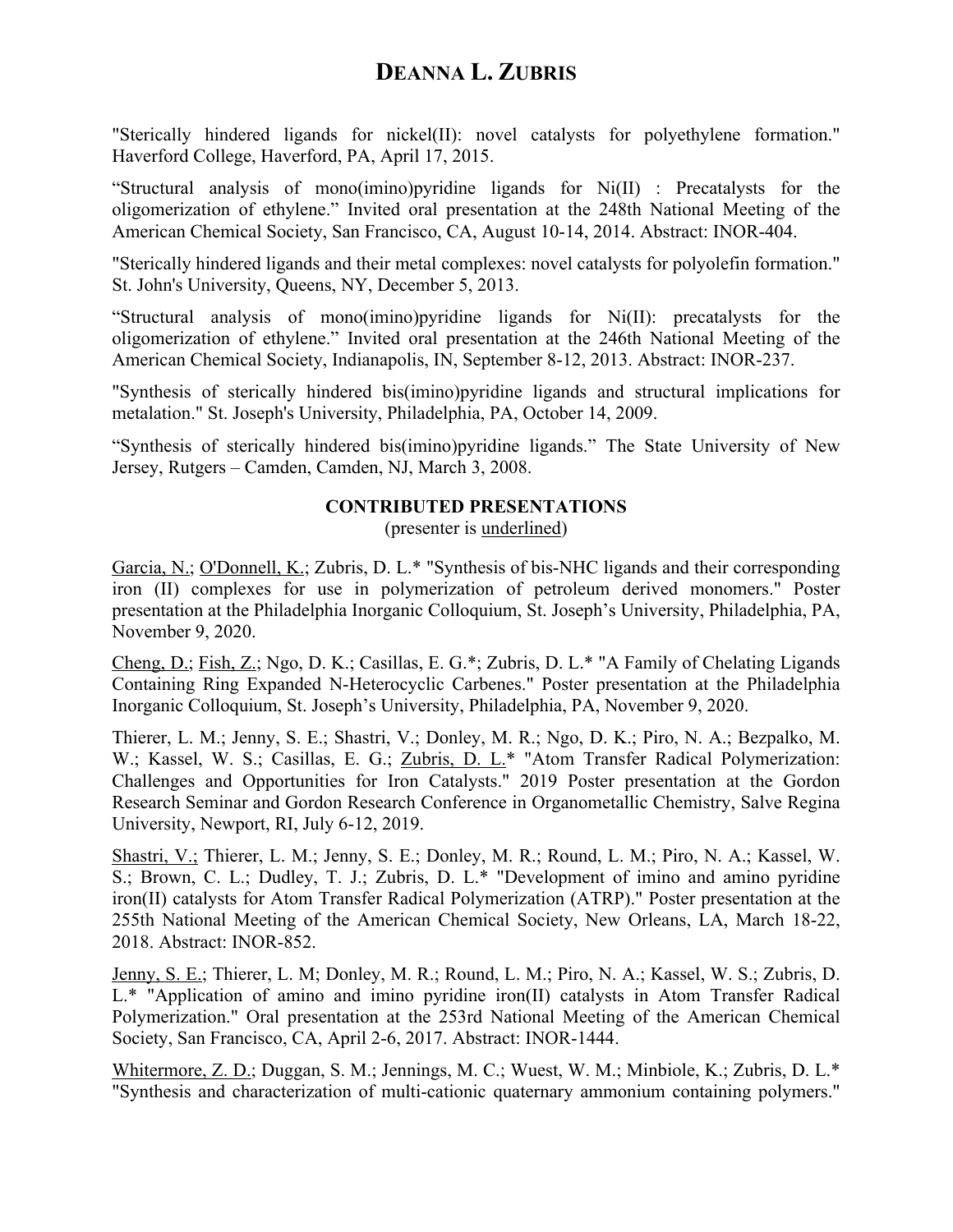Poster presentation at the 253rd National Meeting of the American Chemical Society, San Francisco, CA, April 2-6, 2017. Abstract: POLY-406.

Donley, M. R.; Jenny, S. E.; Dudley, T. J.; Zubris, D. L.\* "Ligand development for iron catalyzed Atom Transfer Radical Polymerization." Poster presentation at the 253rd National Meeting of the American Chemical Society, San Francisco, CA, April 2-6, 2017. Abstract: INOR-373.

Jenny, S. E.; Donley, M. R.; Thierer, L. M.; Round, L. M.; Piro, N. A.; Kassel, W. S.; Zubris, D. L.\* "Development of iron(II) catalysts for Atom Transfer Radical Polymerization." Poster presentation at the ACS-Philadelphia Section 17th Annual Student Poster Session, University of the Sciences, Philadelphia, PA, March 27, 2017.

Jenny, S. E.; Donley, M. R.; Thierer, L. M.; Round, L. M.; Piro, N. A.; Kassel, W. S.; Zubris, D. L.\* "Development of iron(II) catalysts for Atom Transfer Radical Polymerization." Poster presentation at the Philadelphia Inorganic Colloquium, Villanova University, Villanova, PA, November 5, 2016.

Shastri, V.; Zubris, D. L.\* "Ligand Development for Iron Catalyzed Atom Transfer Radical Polymerization." Poster presentation at the Philadelphia Inorganic Colloquium, Villanova University, Villanova, PA, November 5, 2016.

Whitermore, Z. D.; Duggan, S. M.; Minbiole, K.; Zubris, D. L.\* "Synthesis and Characterization of Multi-Cationic Quaternary Ammonium Containing Polymers." Poster presentation at the Philadelphia Inorganic Colloquium, Villanova University, Villanova, PA, November 5, 2016.

Jenny, S. E.; Donley, M. R.; Thierer, L. M.; Round, L. M.; Piro, N. A.; Kassel, W. S.; Zubris, D. L.\* "Development of iron(II) catalysts for Atom Transfer Radical Polymerization." Poster presentation at the 252nd National Meeting of the American Chemical Society, Philadelphia, PA, August 21-25, 2016. Abstract: INOR-474.

Donley, M. R.; Shastri, V.; Zubris, D. L.\* "Ligand Development for Iron Catalyzed Atom Transfer Radical Polymerization." Poster presentation at the Mid-Atlantic Seaboard Inorganic Symposium (MASIS), University of Pennsylvania, Philadelphia, PA, July 20, 2016.

Jenny, S. R.; Thierer, L. M.; Donley, M. R.; Round, L. M.; Boyko, W. J.; Piro, N. A.; Kassel, W. S.; Zubris, D. L.\* "Synthesis and Characterization of Iron(II) Catalysts for Atom Transfer Radical Polymerization (ATRP)." Poster presentation at the Mid-Atlantic Seaboard Inorganic Symposium (MASIS), University of Pennsylvania, Philadelphia, PA, July 20, 2016.

Thierer, L. M.; Round, L. M.; Piro, N. A.; Kassel, W. S.; Zubris, D. L.\* "Development of imino and amino pyridine iron(II) catalysts for Atom Transfer Radical Polymerization." 2015 Poster presentation at the Gordon Research Conference in Organometallic Chemistry, Salve Regina University, Newport, RI, July 16-17, 2015.

Thierer, L. M.; Zubris, D. L.\* "Development of imino and amino pyridine iron (II) catalysts for Atom Transfer Radical Polymerization." Poster presentation at the Philadelphia Inorganic Colloquium (PIC), University of the Sciences, Philadelphia, PA, February 7, 2015.

Thierer, L. M.; Round, L. M.; Zubris, D. L.\* "Development of imino and amino pyridine iron (II) catalysts for Atom Transfer Radical Polymerization." Poster presentation at the Mid-Atlantic Seaboard Inorganic Symposium (MASIS), Temple University, Philadelphia, PA, July 30, 2014.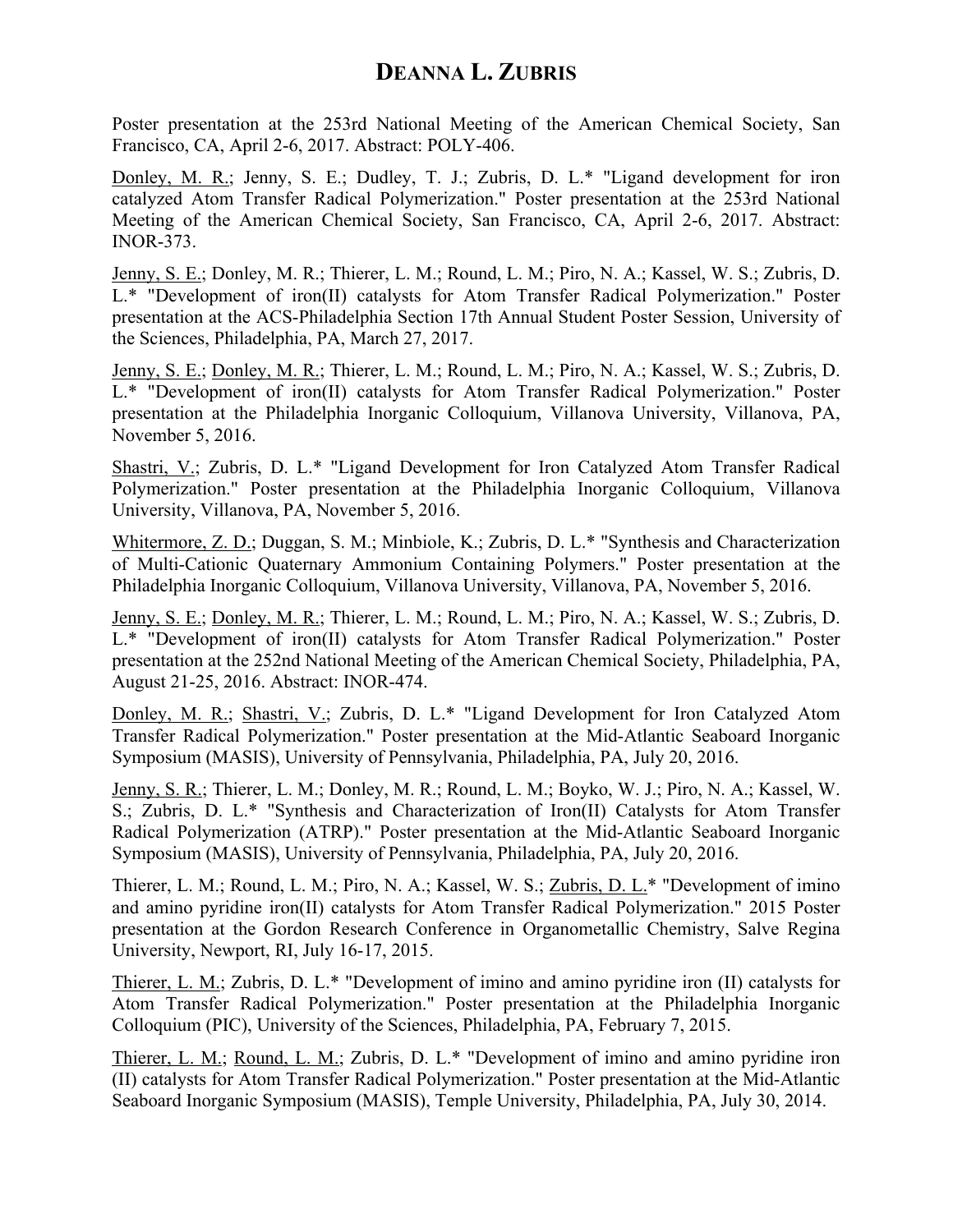Lovett, D. M.; Piro, N. A.; Dougherty, W. G.; Kassel, W. S.; Cromer, B. M.; Coughlin, E. B.; Zubris, D. L.\* "Sterically hindered (imino)pyridine Ni(II) complexes: precatalysts for the oligomerization of ethylene." Poster presentation at the Mid-Atlantic Seaboard Inorganic Symposium (MASIS), Temple University, Philadelphia, PA, July 30, 2014.

Shamberg, J.; Rauh, M.; Jaeger, N.; Boyko, W. J.; Zubris, D. L.\* "Synthesis Of *Ansa*-Zirconocenes with 4-Carbon Alkene Linkers through Ring Closing Metathesis." Poster presentation at the Mid-Atlantic Seaboard Inorganic Symposium (MASIS), Temple University, Philadelphia, PA, July 30, 2014.

Shamberg, J.; Rauh, M.; Jaeger, N.; Boyko, W. J.; Zubris, D. L.\* "Synthesis Of *Ansa*-Zirconocenes with 4-Carbon Alkene Linkers through Ring Closing Metathesis." Poster presentation at the ACS-Philadelphia Section 14th Annual Student Poster Session, University of the Sciences, Philadelphia, PA, March 24, 2014.

Zubris, D. L\*.; Duffin, T. O.; Santos, E. E. P.; Hardie, R. L.; Beck, J. E.; Johnston, K. A.; Lovett, D. M.; Dougherty, W. G.; Kassel, W. S.; Lagalante, A. F.; Boyko, W. J.; Dudley, T. J. "Structural analysis of mono(imino)pyridine ligands for Ni(II) : precatalysts for the oligomerization of ethylene." 2012 Poster presentation at the Gordon Research Conference in Organometallic Chemistry, Salve Regina University, Newport, RI, July 12, 2012.

Rauh, M.; Jaeger, N.; Boyko, W. J.; Zubris, D. L.\* "Asymmetric Bis(imino)pyridine Ligands for Ethylene Polymerization Catalysis." Poster presentation at the ACS-Philadelphia Section 12th Annual Student Poster Session, Temple University, Philadelphia, PA, February 23, 2012. This poster was awarded second place in the undergraduate division.

Duffin, T. O.; Hardie, R. L.; Kennedy, M. D.; Dudley, T. J.; Zubris, D. L.\* "Asymmetric Bis(imino)pyridine Ligands for Ethylene Polymerization Catalysis." Poster presentation at the ACS-Philadelphia Section 12th Annual Student Poster Session, Temple University, Philadelphia, PA, February 23, 2012. This poster was awarded honorable mention in the graduate division.

Santos, E. E. P.; Johnston, K. A.; Lovett, D. M.; Hardie, R. L; Dougherty, W. G.; Kassel, W. S.; Lagalante, A. F.; Boyko, W. J.; Dudley, T. J.; Zubris, D. L.\* "Synthesis of mono(imino)pyridine ligands complexed with Ni(II) as precatalysts for the oligomerization of ethylene." Poster presentation at the ACS-Philadelphia Section 12th Annual Student Poster Session, Temple University, Philadelphia, PA, February 23, 2012.

Johnston, K. A.; Zubris, D. L.\* "Mono(imino)pyridine nickel(II) catalysts for polyethylene generation." Oral presentation at the 75th Intercollegiate Student Chemist Convention, Regional, West Chester University, West Chester, PA, April 16, 2011.

Hardie, R. L.; Kennedy, M. D.; Axtell, J. C., Steves, J. E.; Kassel, W. S.; Dougherty, W. G.; Dudley, T. J.; Zubris, D. L.\* "Studies on asymmetric bis (imino) pyridines and their synthetic precursors." 41st American Chemical Society Middle Atlantic Regional Meeting (MARM), Regional, Wilmington, DE, April 13, 2010.

Axtell, J. C.; Thai, S. D.; Morton, L. A.; Kassel, W. S.; Dougherty, W. G., Jr.; Zubris, D. L.\* "Synthesis and meso to rac isomerization of *rac*/*meso*-*ansa*-zirconocenes with a phosphine linker." Oral presentation at the 237th National Meeting of the American Chemical Society, Salt Lake City, UT, March 22-26, 2009. Abstract: INOR-596.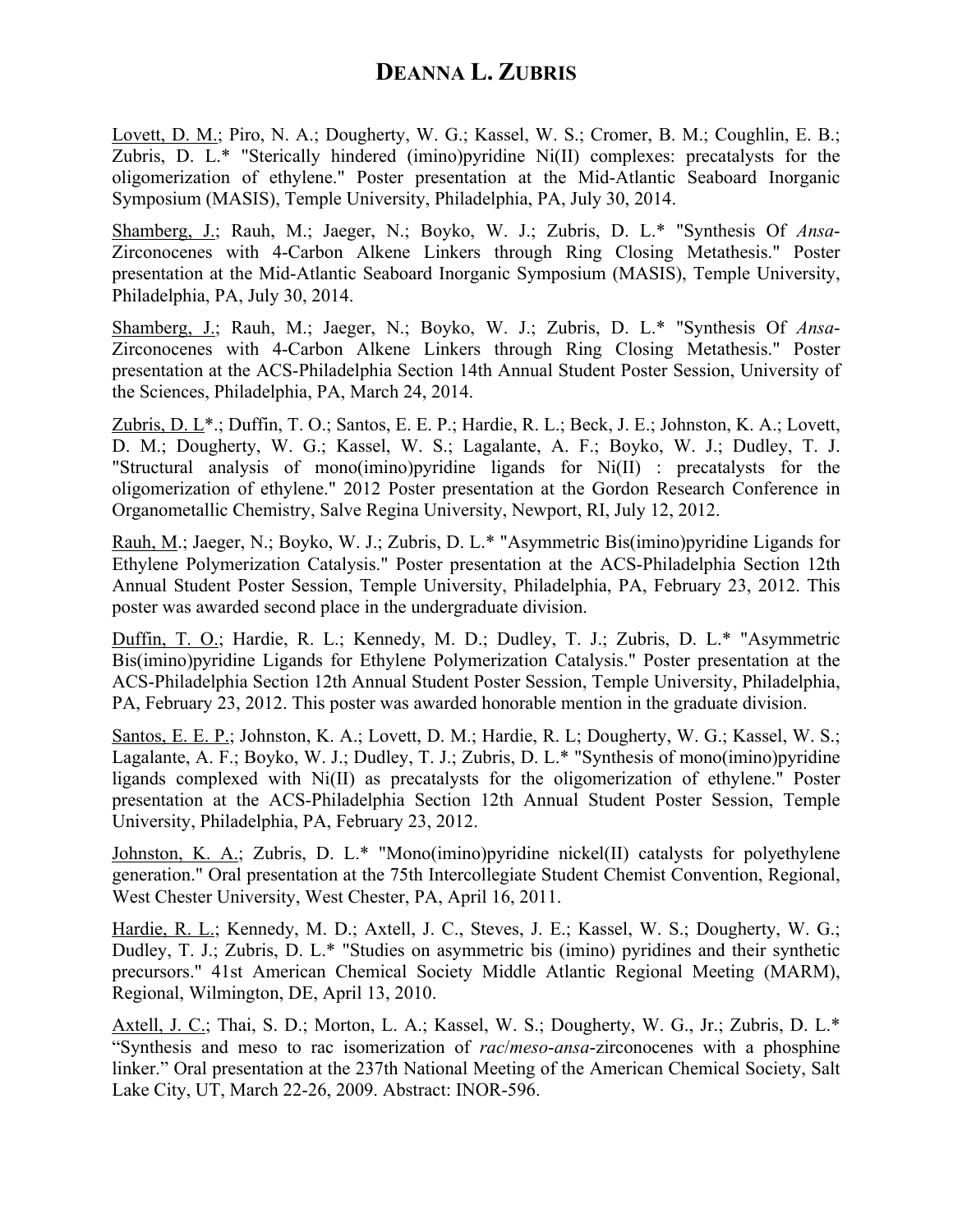Steves, J. E.; Kennedy, M. D.; Chiang, K. P.; Kassel, W. S.; Dougherty, W. G., Jr.; Dudley, T. J.; Zubris, D. L.\* "Synthesis of a sterically hindered bis(imino)pyridine compound as a potential ligand for iron(II)." Oral presentation at the 237th National Meeting of the American Chemical Society, Salt Lake City, UT, March 22-26, 2009. Abstract: INOR-595.

Kennedy, M. D.; Steves, J. E.; Chiang, K. P.; Kassel, W. S.; Dougherty, W. G., Jr.; Dudley, T. J.; Zubris, D. L.\* "New methodology for synthesis of  $C_s$ - and  $C_l$ -symmetric bis(imino)pyridines and energetic implications for metalation." Poster presentation at the 237th National Meeting of the American Chemical Society, Salt Lake City, UT, March 22-26, 2009. Abstract: INOR-529.

Zubris, D. L.\*; Morton, L. A.; Thai, S. D. "Synthesis and characterization of novel *ansa*zirconocenes with a phosphine linker." Oral presentation at the 39th Middle Atlantic Regional Meeting of the American Chemical Society, Collegeville, PA, May 16-18, 2007. Abstract: MARM-010.

Morton, L. A.; Zubris, D. L.\* "Synthesis and characterization of PhP( $\eta^5$ -*t*-BuCp)<sub>2</sub>ZrCl<sub>2</sub>: A novel *ansa*-zirconocene with a phosphine linker." Poster presentation at the 233rd National Meeting of the American Chemical Society, Chicago, IL, March 25-29, 2007. Abstract: INOR-962.

Thai, S. D.; Daundikhed, N. S.; Zubris, D. L.\* "Progress toward the synthesis of  $[(Me<sub>2</sub>Si)$ - $(PhC=CPh){\eta^5-C_5H_2-4-t-Bu}_{2}]ZrCl_2$ ." Poster presentation at the 233rd National Meeting of the American Chemical Society, Chicago, IL, March 25-29, 2007. Abstract: INOR-952.

Chiang, K. P.; Zubris, D. L.\* "Synthesis of Pyridine-bis(imine) Ligands."  $70<sup>th</sup>$  Annual Intercollegiate Student Chemists Convention, Ursinus College, Collegeville, PA, April 22, 2006.

Chong, A. A.; Zubris, D. L.\* "Progress Toward the Synthesis of Silicon/Phosphorous Doubly-Bridged Group 4 Metallocenes." Poster presentation at the annual student poster session of the Catalysis Club of Philadelphia, Claymont, DE, January 20, 2005.

Daundikhed, N.; Zubris, D. L.\* "Progress Towards the Synthesis of an Etheno-Silyl Doubly-Bridged *ansa*-Zirconocene Catalyst for the Polymerization of a-Olefins." Poster presentation at the annual student poster session of the Catalysis Club of Philadelphia, Claymont, DE, January 20, 2005.

Chong, A. A.; Zubris, D. L.\* "Progress Toward the Synthesis of Silicon/Phosphorous Doubly-Bridged Group 4 Metallocenes." Poster presentation at the 32nd Northeast Regional Meeting of the American Chemical Society, Rochester, NY, October 31-November 3, 2004. Abstract: GEN-081.

Zubris, D. L.; Chirik, P. J.; Henling, L. M.; Bercaw, J. E. "Olefin adducts of group 5 metallocenes as models for Ziegler-Natta polymerization." Oral presentation at the 218th National Meeting of the American Chemical Society, New Orleans, LA, August 22-26, 1999. Abstract: INOR-522.

Zubris, D. L.; Henling, L. M.; Day, M. W.; Bercaw, J. E. "Synthesis and reactivity of doubly (silylene-bridged) group 3 metallocenes." Poster presentation at the 217th National Meeting of the American Chemical Society, Anaheim, CA, March 21-25, 1999. Abstract: INOR-152.

Millar, S. P.; Zubris, D. L.; Bercaw, J. E.; Eisenberg, R. "Parahydrogen induced polarization in hydrogen addition to tantalocene complexes." Oral presentation at the 215th National Meeting of the American Chemical Society, Dallas, TX, March 29-April 2, 1998. Abstract: INOR-024.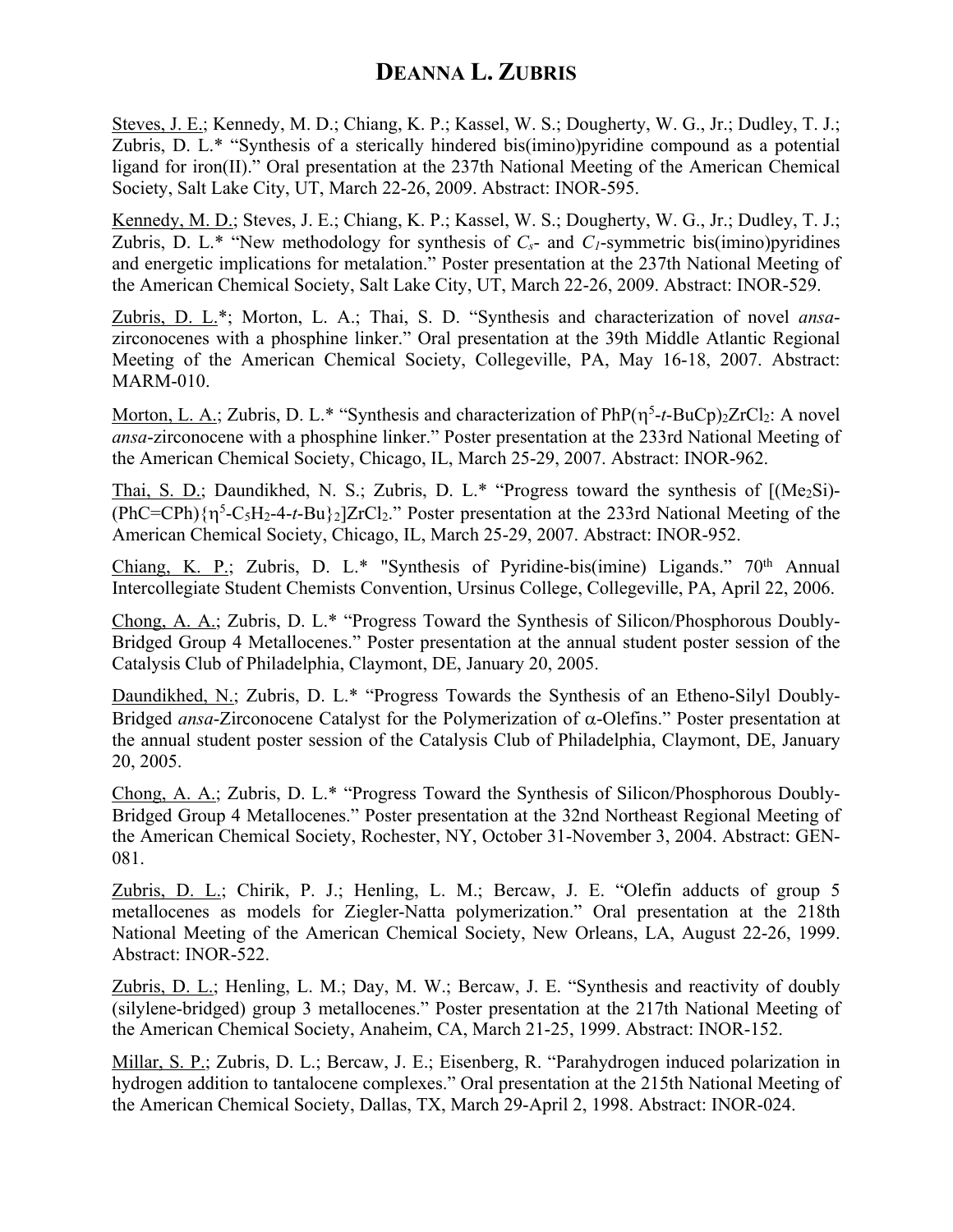### *Internal Presentations (presenter is underlined)*

Rongo, A.; Garcia, N.; O'Donnell, K.; Zubris, D. L. "Synthesis, Characterization, and Metalation of Three Novel N-Heterocyclic Carbene (NHC) Ligands." Poster presentation at the 2022 Sigma Xi Villanova Chapter Research Poster Symposium, Villanova University, Villanova, PA, April 1, 2022.

Rongo, A.; Garcia, N.; O'Donnell, K.; Zubris, D. L. "Synthesis, Characterization, and Metalation of Three Novel N-Heterocyclic Carbene (NHC) Ligands." Villanova University Undergraduate Research Symposium, November 12, 2021.

Garcia, N.; O'Donnell, K.; Zubris, D. L.\* "Synthesis of bis-NHC ligands and their corresponding iron (II) complexes for use in polymerization of petroleum derived monomers." Villanova University Undergraduate Research Symposium, September 13, 2019.

Cheng, D.; Fish, Z.; Ngo, D. K.; Casillas, E. G.\*; Zubris, D. L.\* "A Family of Chelating Ligands Containing Ring Expanded N-Heterocyclic Carbenes." Villanova University Undergraduate Research Symposium, September 13, 2019.

Shastri, V; Zubris, D. L.\* "Development of Imino and Amino Pyridine Iron(II) Catalysts for Atom Transfer Radical Polymerization." Oral presentation at the 2019 Senior Student Thesis Presentations, Department of Chemistry, Villanova University, Villanova, PA, May 3, 2019.

Shastri, V.; Thierer, L. M.; Jenny, S. E.; Donley, M. R.; Round, L. M.; Piro, N. A.; Kassel, W. S.; Brown, C. L.; Dudley, T. J.; Zubris, D. L.\* "Development of imino and amino pyridine iron(II) catalysts for Atom Transfer Radical Polymerization (ATRP)." Poster presentation at the Oliver G. Ludwig Alumni Symposium, Celebrating 100 Years of the Department of Chemistry, Villanova University, March 22, 2019.

Shastri, V.; O'Donnell, K.; Minbiole, K. P. C.; Zubris, D. L.\* "Synthesis and amine functionalization of a co-poly(oxetane) for use in antimicrobial polyQACs." Poster presentation at the Oliver G. Ludwig Alumni Symposium, Celebrating 100 Years of the Department of Chemistry, Villanova University, March 22, 2019.

Shastri, V.; O'Donnell, K.; Minbiole, K. P. C.; Zubris, D. L.\* "Synthesis and amine functionalization of a co-poly(oxetane) for use in antimicrobial polyQACs." Villanova University Undergraduate Research Symposium, September 21, 2018.

Shavin, A. C.; Boyko, W.; Zubris, D. L.\* "Synthesis and Development of Two Ligands for Iron Catalyzed Atom Transfer Radical Polymerization." Villanova University Undergraduate Research Symposium, September 21, 2018.

Donley, M. R.; Zubris, D. L.\* "Ligand development for iron catalyzed Atom Transfer Radical Polymerization." Oral presentation at the 2018 Silvestri Day Senior Student Thesis Presentations, Department of Chemistry, Villanova University, Villanova, PA, May 1, 2018.

Shastri, V.; Zubris, D. L.\* "Development of Imino and Amino Pyridine Iron(II) Catalysts for Atom Transfer Radical Polymerization." Poster presentation at the 2018 Sigma Xi Villanova Chapter Research Poster Symposium, Villanova University, Villanova, PA, April 27, 2018.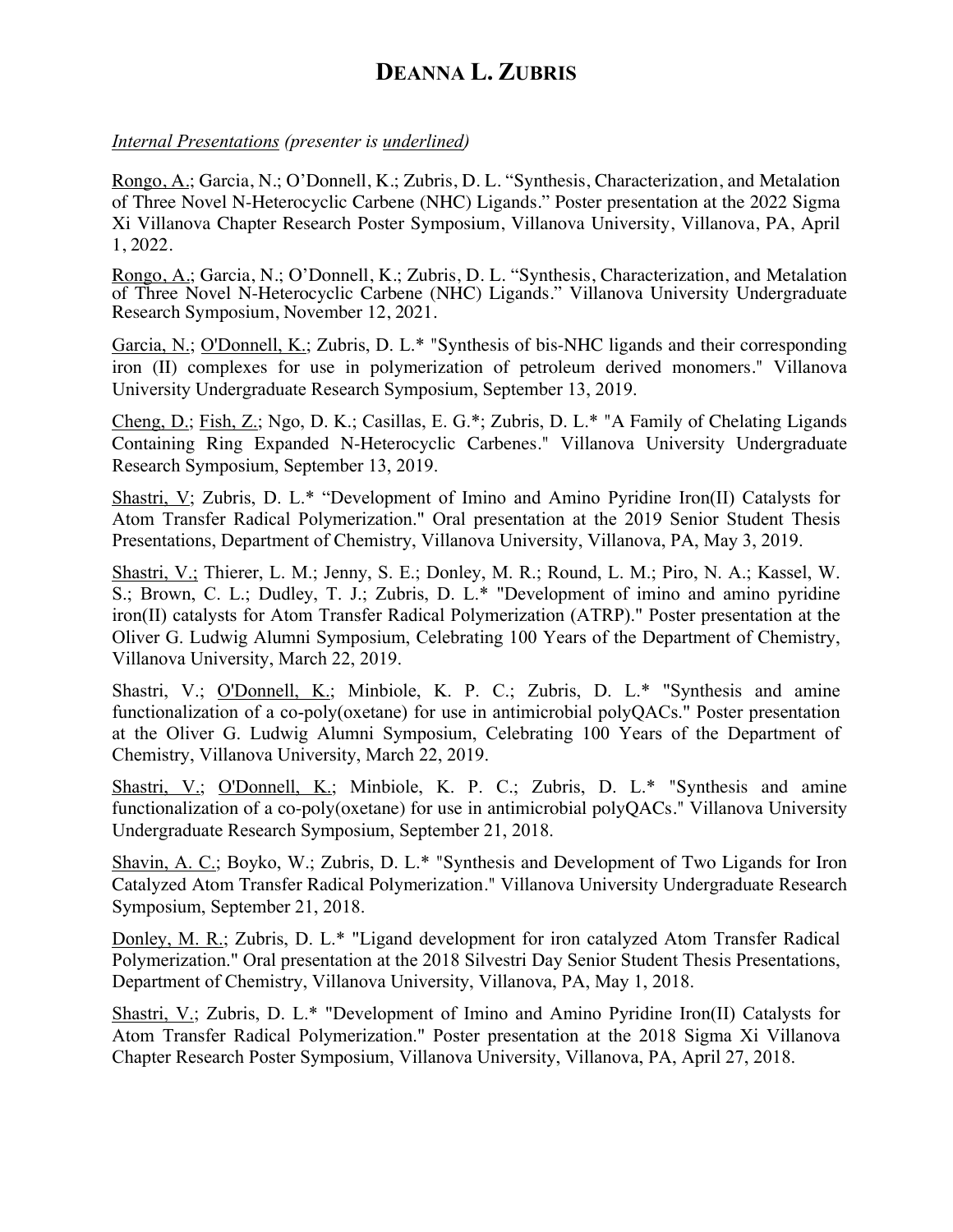Shastri, V.; Whitermore, Z. D.; Duggan, S. M.; Jennings, M. C.; Wuest, W. M.; Minbiole, K.; Zubris, D. L.\* "A new approach to the synthesis of quaternary ammonium containing polymers." Villanova Undergraduate Summer Research Poster Session, September 8, 2017.

Shavin, A. C.; Donley, M. R.; Samples, E.; Dobereiner, G. E.; Zubris, D. L.\* "Progress towards the synthesis of novel light-absorbing copolymers and development of electron-rich ligands for iron-catalyzed ATRP." Villanova Undergraduate Summer Research Poster Session, September 8, 2017.

Donley, M. R.; Jenny, S. E.; Dudley, T. J.; Zubris, D. L.\* "Ligand development for iron catalyzed Atom Transfer Radical Polymerization." Poster presentation at the 2017 Sigma Xi Villanova Chapter Research Poster Symposium, Villanova University, Villanova, PA, April 28, 2017.

Jenny, S. E.; Donley, M. R.; Thierer, L. M.; Round, L. M.; Piro, N. A.; Kassel, W. S.; Zubris, D. L.\* "Development of iron(II) catalysts for Atom Transfer Radical Polymerization." Villanova Undergraduate Summer Research Poster Session, September 21, 2016.

Donley, M. R.; Shastri, V.; Zubris, D. L.\* "Ligand Development for Iron Catalyzed Atom Transfer Radical Polymerization." Villanova Undergraduate Summer Research Poster Session, September 10, 2016.

Palenchar, P.\*; Zubris, D. L.\*; Donley, M. R., "When do students learn chemistry?" Poster presentation at the 2016 Teaching and Learning Strategies at Villanova, VITAL, Villanova University, Villanova, PA, May 11, 2016.

Round, L. M.; Thierer, L. M.; Zubris, D. L.\* "Development of imino and amino pyridine iron(II) catalysts for atom transfer radical polymerization." Villanova Undergraduate Summer Research Poster Session, September 10, 2014.

Zubris, D. L.\*; Duffin, T. O.; Santos, E. E. P.; Hardie, R. L.; Beck, J. E.; Johnston, K. A.; Lovett, D. M.; Dougherty, W. G.; Kassel, W. S.; Lagalante, A. F.; Boyko, W. J.; Dudley, T. J. "Structural analysis of mono(imino)pyridine ligands for Ni(II) : precatalysts for the oligomerization of ethylene." 2014 Oliver G. Ludwig Alumni Symposium, Villanova University, March 14, 2014.

Shamberg, J.; Rauh, M.; Jaeger, N.; Boyko, W. J.; Zubris, D. L.\* "Synthesis Of *Ansa*-Zirconocenes with 4-Carbon Alkene Linkers through Ring Closing Metathesis." 2014 Oliver G. Ludwig Alumni Symposium, Villanova University, March 14, 2014.

Lovett, D. M.; Zubris, D. L.\* "The synthesis of mono(imino)pyridine nickel(II) catalysts for polyethylene generation." Sigma Xi Research Day, Villanova, PA, April 26, 2013.

Lovett, D. M.; Zubris, D. L.\* "Mono(imino)pyridine nickel (II) catalysts for polyethylene generation." Villanova Undergraduate Summer Research Poster Session, September 19, 2012.

Lovett, D. M.; Zubris, D. L.\* "Mono(imino)pyridine nickel (II) catalysts for polyethylene generation." Villanova Undergraduate Summer Research Poster Session, September 20, 2011.

Johnston, K. A.; Zubris, D. L.\* "Mono(imino)pyridine nickel (II) catalysts for polyethylene generation." Villanova Undergraduate Summer Research Poster Session, September 21, 2010.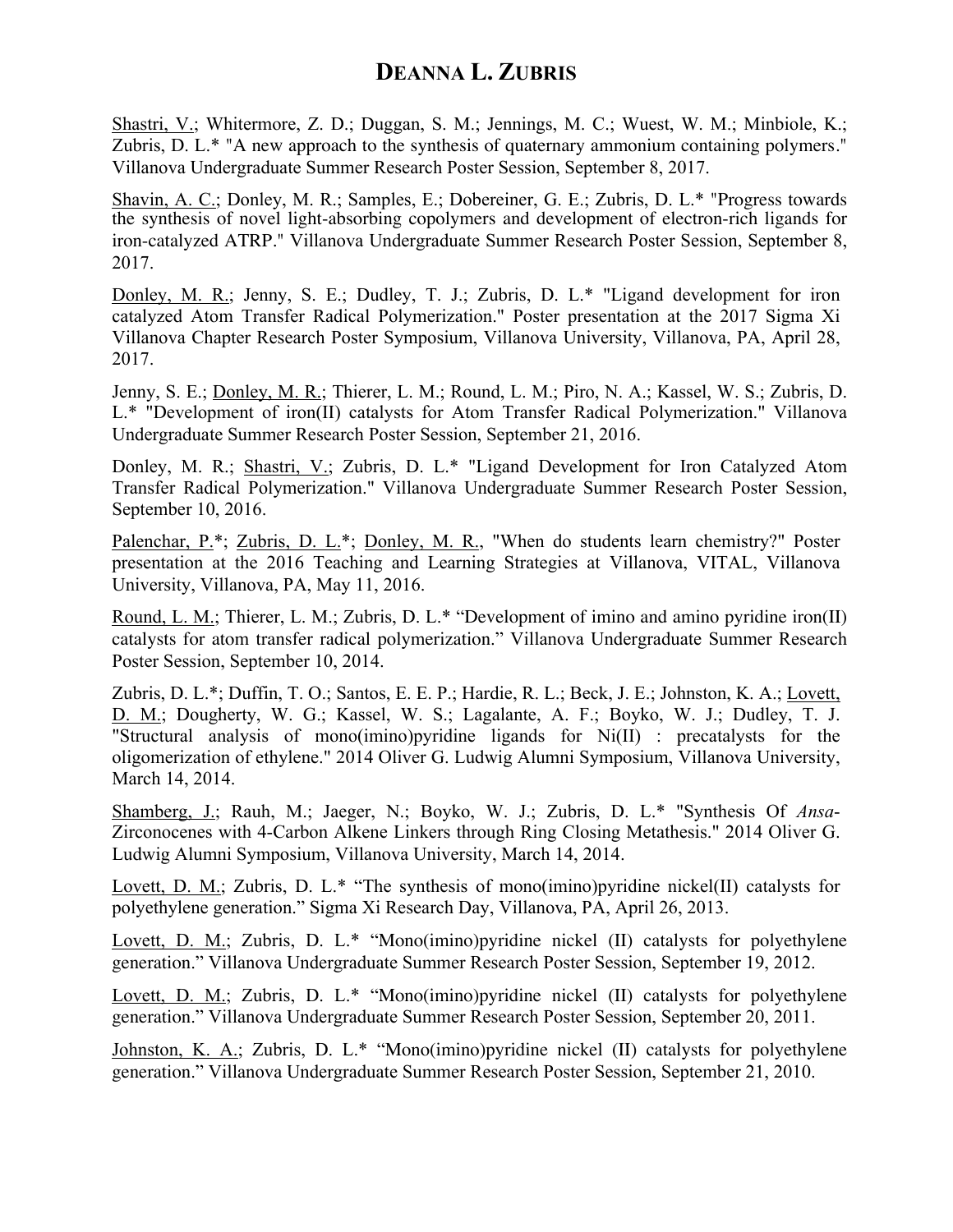Zubris, D. L.\* "Sterically hindered ligands and their metal complexes: novel catalysts for polyolefin formation." Professional Development Seminar, Villanova University, Department of Chemistry, September 16, 2008.

Axtell, J.C.; Thai, S. D.; Zubris, D. L.\* "Synthesis and Characterization of Singly Bridged Zirconocenes with Phosphine Linkers." Villanova Undergraduate Summer Research Poster Session, September 25, 2007.

Steves, J. E.; Zubris, D. L.\* "Synthesis and Characterization of a Pyridine bis(imine) Ligand Precursor." Villanova Undergraduate Summer Research Poster Session, September 25, 2007.

Thai, S. D.; Daundikhed, N. S.; Zubris, D. L.\* "Progress toward the synthesis of [(Me2Si)(PhC=CPh){h<sup>5</sup> -C5H2-4-*t*-Bu}2]ZrCl2." Sigma Xi Research Day, Villanova, PA, April 27, 2007. Poster awarded  $1<sup>st</sup>$  prize for chemistry.

Chiang, K. P.; Zubris, D. L.\* "Synthesis of Pyridine-bis(imine) Iron Compounds." Villanova Undergraduate Summer Research Poster Session, October 4, 2005.

Chiang, K. P.; Zubris, D. L.\* "Synthesis of Pyridine-bis(imine) Iron Compounds." Villanova Undergraduate Summer Research Poster Session, September 28, 2004.

Chiang, K. P.; Zubris, D. L.\* "Synthesis of Pyridine-bis(imine) Iron Compounds." Villanova Undergraduate Summer Research Poster Session, October 9, 2003.

### **EXTERNAL GRANT SUPPORT AND EQUIPMENT DONATIONS**

*National Science Foundation – Major Research Instrumentation (NSF – MRI).* Minbiole, K. P. (PI), Eggler, A. (co-PI), Giuliano, R. M. (co-PI), Umile, T. (co-PI), and Zubris, D. L. (co-PI). Award Period: 8/1/18–7/31/21. "MRI: Acquisition of a 500 MHz Nuclear Magnetic Resonance (NMR) Spectrometer to Enhance Undergraduate Research and Teaching at a Primarily Undergraduate Institution," \$510,990.

*Equipment donation – Additives Division of Arkema, King of Prussia, PA,* July 2007. Obtained laboratory glassware (net worth approximately \$5,000).

*Petroleum Research Fund (PRF) Type G Research Grant.* Award period: 9/01/06–8/31/08. "Doubly Bridged Metallocenes with Two Distinct Interannular Linkers: Synthesis and Regioselectivity for alpha-Olefin Polymerization," \$35,000.

*Equipment donation – Additives Division of Atofina Chemicals*, *King of Prussia, PA,* May 2004. Obtained laboratory glassware (net worth approximately \$5,000).

*Equipment donation – GlaxoSmithKline*, *King of Prussia, PA,* August 2003. Obtained laboratory equipment (net worth approximately \$25,000).

*Equipment donation – Ortho Clinical Diagnostics, Philadelphia, PA,* December 2002. Obtained gas chromatograph and ancillary components (net worth approximately \$20,000).

*National Institutes of Health – National Research Service Award Postdoctoral Fellowship.* Award period: 2000-2002. "New Methods for Carbon Bond Formation." Research carried out at Harvard University, grant number: 1 F32 GM20838-01.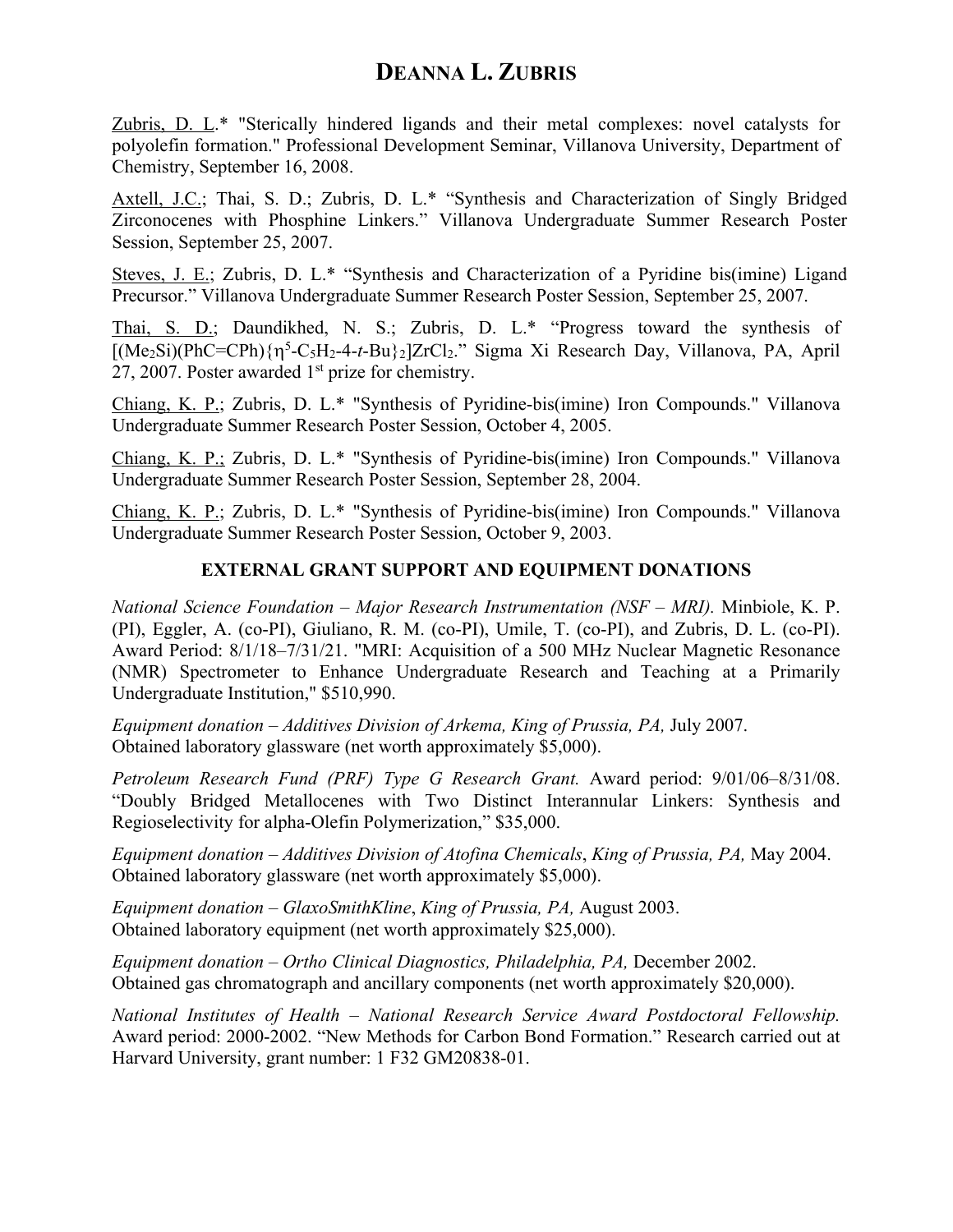### **VILLANOVA UNIVERSITY GRANT SUPPORT**

*Villanova University Summer Grant Program.* Summer 2019. "Efficient and sustainable iron catalysts for transforming "less active monomers" (LAMs) into new materials," \$12,500.

*Villanova Institute of Teaching and Learning (VITAL) Mini-Grant, Villanova University.*  Zubris, D. L. (co-PI) and Palenchar, P. (co-PI). Award Period: 8/31/15–4/29/16. "Assessment as a Catalyst for Change in General Chemistry Lab I," \$6,455.50.

*Faculty Development Grant, Villanova University, College of Liberal Arts and Sciences,*  March 2012, \$1,684.

*Villanova University Summer Research Fellowship (SRF) and Research Support Grant (RSG).* Summer 2003. "Coordination Polymerization of 1,1-Disubstituted Olefins," \$9,700.

### **STUDENT RESEARCH COLLABORATORS – UNDERGRADUATE**

*Kimora Farry:* anticipated B.S. 2024. Researcher from Summer 2022-present.

*Jessica Huwar:* anticipated B.S. 2024. Researcher from Summer 2022-present.

*Austin Rongo:* anticipated B.S. 2024. Researcher from Summer 2021-present.

*David Cheng*: B.S. Biochemistry, May 2022. Current employer: Thomas Jefferson University Hospital.

*Zoe Fish*: B.S. Chemistry, May 2022. Current status: Ph.D. candidate at the University of Minnesota, Department of Chemistry, start date Fall 2022.

*Nicole Garcia*: B.S. Chemistry, May 2022. Senior thesis title, "Metal-catalyzed synthesis of isoprene polymers with optimized isomer distribution." Current employer: Johnson Matthey.

*Katelynn O'Donnell*: B.S. Chemistry, May 2021. Senior thesis title, "Synthesis of aminopyridine iron (II) catalysts for use in polymerization of isoprene." Current status: Ph.D. candidate at the University of Massachusetts, Amherst, Department of Polymer Science and Engineering.

*Vai Shastri*: B.S. Chemistry, May 2019. Senior thesis title, "Development of Imino and Amino Pyridine Iron(II) Catalysts for Atom Transfer Radical Polymerization." Current status: Ph.D. candidate at the University of Michigan, Department of Chemistry.

*Anna Shavin*: B.S. Chemistry, December 2018. Current employer: Labcorp Drug Development: Covance.

*Marianne Donley*: B.S. Chemistry, May 2018. Senior thesis title, "Ligand development for iron catalyzed Atom Transfer Radical Polymerization." Current employer: Covestro.

*Lindsey Round*: B. S. Chemistry, May 2015. Obtained J.D. and M.S. in Forensic Science from Syracuse University. Current status: Associate at Saidman DesignLaw Group, LLC.

*Maggie Johnson*: B. S. Chemistry, May 2014. Obtained M.S in Pharmacology and Physiology from Drexel University. Current employer: Janssen.

*Danielle Lovett*: B. S. Chemistry, May 2013. (M.S. Chemistry, May 2015). Member of leadership team at Chemours for *The Women's Network*. Current employer: Chemours.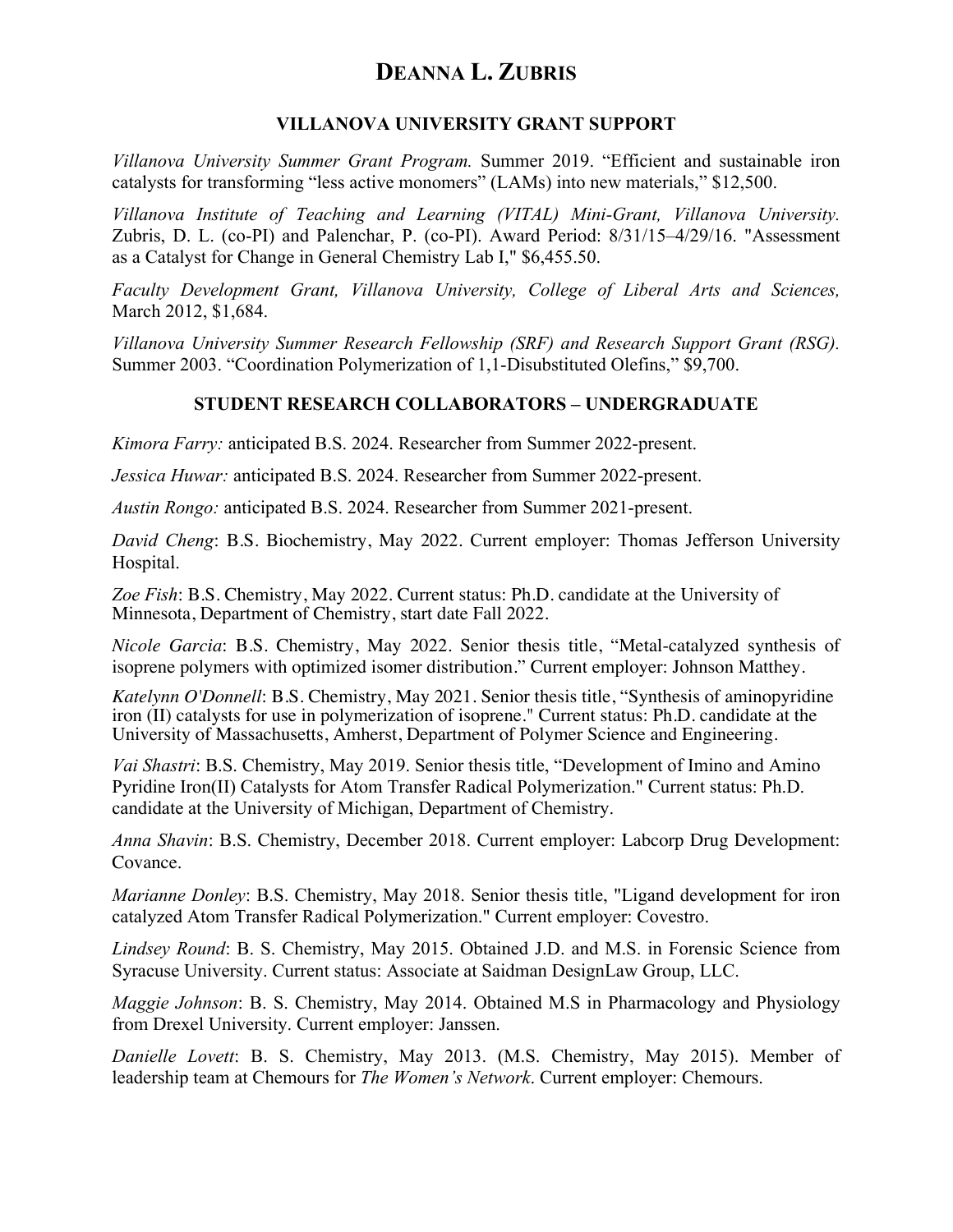*Michael McGetrick*: B. S. Chemistry, May 2013. Obtained M.A. in Defense and Strategic Studies, Asia-Pacific Concentration from the U.S. Naval War College. Current status: Congressional Liaison for the U.S. Navy.

*Katie Johnston*: B. S. Chemistry, May 2012. Obtained Ph.D. in Chemistry from the University of Pittsburgh. Current status: Postdoctoral fellow in Food Science at Cornell University.

*Margaret Rauh*: B.S. Chemistry, May 2012. Current employer: AbbVie.

*Jonathan Axtell*: B. S. Chemistry, May 2010. Obtained Ph.D. in Chemistry from MIT. Served as Postdoctoral Fellow in Chemistry at the University of California, Los Angeles. Current employer: Dow.

*Janelle Steves*: B. S. Chemistry, May 2010. Obtained Ph.D. in Chemistry from the University of Wisconsin - Madison. Served as Postdoctoral Fellow in Chemistry at Princeton University. Current employer: GlaxoSmithKline

*Susan Thai*: B. S. Chemistry, December 2005. Current employer: U.S. Patent Office.

*Margaret Greene*: B.S. Chemistry, May 2005. Obtained Ph.D. in Chemistry from the University of California - Irvine. Current employer: BASF.

*Karen Chiang*: B.S. Chemistry, May 2006. Obtained Ph.D. in Chemistry from the University of Rochester. Current employer: Science Educator at Uncommon Schools, Rochester, NY.

*Jennie Dilemmo*: B.S. Comprehensive Science, May 2003. Deceased.

### **STUDENT RESEARCH COLLABORATORS – M.S. AND POSTDOCTORAL**

*Donald Merle Bernhard*: co-advised with Dr. Eduard G. Casillas, anticipated M.S. 2023.

*Anna Shavin*: M.S. Chemistry, July 2021. M.S. thesis title, "Synthesis and Computational Studies of a Series of Mono(imino)pyridines with Thiol Substituents." Current status: Labcorp Drug Development: Covance.

*Dalyna Ngo*: co-advised with Dr. Eduard G. Casillas, M.S. Chemistry, April 2019. M.S. thesis title, "The Synthesis of Novel Chelating Ligands for Iron containing Ring Expanded *N*-Heterocyclic Carbenes." Current employer: Eurofins Lancaster Laboratories PSS, LLC.

*Zachary Whitermore*: co-advised with Dr. Kevin P. C. Minbiole, M.S. Chemistry, April 2017. M.S. thesis title, "Synthesis and Characterization of Multi-Cationic Quaternary Ammonium Containing Polymers." Current employer: Physical Sciences Inc.

*Sarah Jenny*: M.S. Chemistry, April 2017. M.S. thesis title, "Development of Iron(II) Complexes for use in Atom Transfer Radical Polymerization (ATRP)." Current employer: Frontage Labs.

*Laura Thierer*: M.S. Chemistry, July 2015. M.S. thesis title, "Mono(imino)- and mono(amino)pyridine iron (II) catalysts for Atom Transfer Radical Polymerization." Current status: postdoctoral fellow at Villanova University.

*Danielle Lovett*: M.S. Chemistry, May 2015. M.S. thesis title, "Synthesis of mono(imino)pyridine ligands for Ni(II) catalyzed polymerizations and Synthesis of asymmetric bis(imino)pyridine ligands for Fe(II) catalyzed polymerizations." Current employer: Chemours.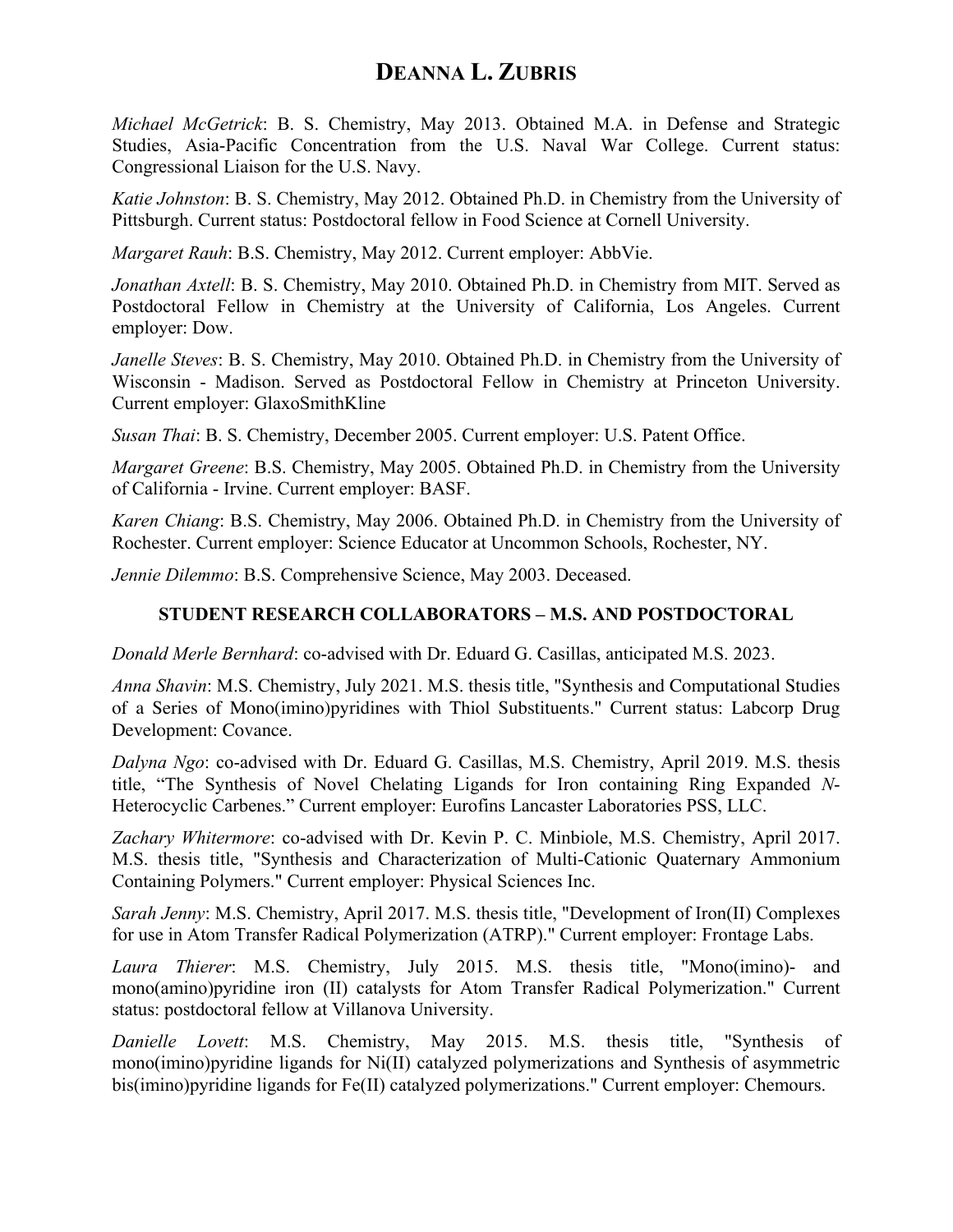*Jonathan Shamberg:* M.S. Chemistry, August 2014. M.S. thesis title, "Progress Towards the Synthesis of a Novel 4-Carbon Linked *ansa*-zirconocene:  $[(CH_2(CH_3)C(H_2)CH_2)$ -(3-*t*-BuC5H3)2]ZrCl2." Current employer: Quaker Houghton.

*Purav Vagadia:* co-advised with Dr. Robert M. Giuliano, M.S. Chemistry, July 2014. M.S. thesis title, "Progress Toward the Synthesis of (-)-Diplopyrone." Current employer: Northwestern University.

*Tess Duffin*: M.S. Chemistry, June 2012. M.S. thesis title, "Synthesis of a Series of Mono(imino)pyridines And Synthesis of and Computational Studies on *C1*-Symmetric Bis(imino)pyridine Ligands." Current employer: AGC Chemicals Americas.

*Earl Santos*: M.S. Chemistry, June 2012. M.S. thesis title, "Novel and Previously Reported Mono(imino)pyridine-based Nickel(II) Complexes: Synthesis and Structural Determination and Novel Mono(imino)pyridine-based Nickel(II) Complex for Use as an Alkene Polymerization Catalyst." Obtained dental degree from Lake Erie College of Osteopathic Medicine – School of Dental Medicine. Current employer: Clearwater Dentistry.

*Nathalie Jaeger*: M.S. Chemistry, April 2011. M.S. thesis title, "Synthesis of and computational studies on novel *ansa*-zirconocenes containing 2-carbon and 4-carbon alkene linkers." Current employer: Periodic Products, Fort Lauderdale, FL.

*Rachel Hardie*: M.S. Chemistry, July 2010. M.S. thesis title, "Synthesis of mono(imino) pyridine ligands and corresponding nickel(II) complexes and synthesis of a  $C_1$ -symmetric bis(imino) pyridine ligand." Current employer: Warner Regulatory Associates.

*Margaret Kennedy*: M.S. Chemistry, July 2009. M.S. thesis title, "Synthesis of and computational studies on *Cs-* and *C1-* symmetric bis(imino) pyridine ligands." Obtained M.A. in Defense and Strategic Studies from the U.S. Naval War College. Current employer: U.S. Coast Guard.

*Susan Thai*: M.S. Chemistry, December 2008. M.S. thesis title, "Progress towards the synthesis of novel *ansa*-zirconocenes containing alkene or phosphine linkers." Current employer: U.S. Patent Office.

*Laurel Morton (teaching/research postdoctoral fellow)*: Fall 2005–Spring 2007. Current status: Adjunct Faculty in Chemistry at Bridgewater College and James Madison University.

*Ronald Weber*: M.S. Chemistry, May 2006. M.S. thesis title, "Synthesis of pyridine-bis(imine) iron compounds for future polymerization studies." Current employer: Airgas USA.

*Alice Chong*: Spring 2004–Summer 2005. Obtained Pharm.D. from Notre Dame of Maryland University. Current status: pharmacist, Johns Hopkins Hospital.

*Navneeth Daundikhed*: M.S. Chemistry, August 2005. M.S. thesis title, "Progress towards the synthesis of a doubly chelating metallocene analog and a doubly bridged *ansa*-metallocene for the polymerization of  $\alpha$ -olefins." Current employer: Keystone Industries.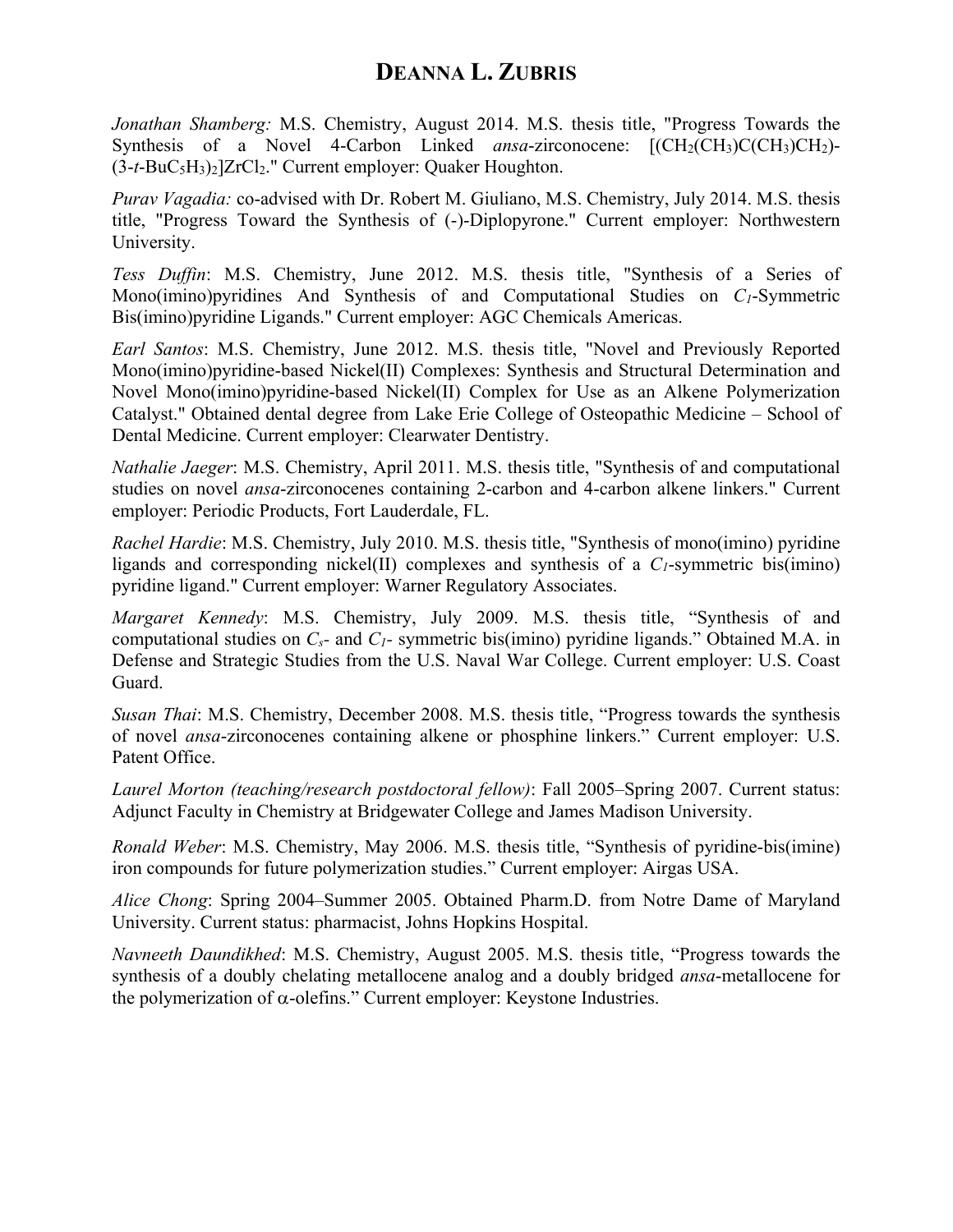### **COLLABORATORS**

Dr. Walter J. Boyko – Villanova University Dr. E. Bryan Coughlin – University of Massachusetts – Amherst Dr. Graham E. Dobereiner **–** Temple University Dr. Timothy J. Dudley – University of Minnesota – Crookston Dr. William G. Dougherty – Susquehanna University Dr. Eduard G. Casillas – Villanova University Dr. Robert M. Giuliano – Villanova University Dr. Wm. Scott Kassel, Dr. Mark W. Bezpalko – Villanova University Dr. Kevin P. C. Minbiole – Villanova University Dr. Jared J. Paul – Villanova University Dr. Nicholas Piro – Albright College Dr. Masoud Soroush, Mr. Patrick Corcoran – Drexel University

#### **TEACHING EXPERIENCE**

| Undergraduate courses taught to date  | Organic Chemistry Laboratory I         |
|---------------------------------------|----------------------------------------|
| Inorganic Chemistry I & II            | Organic Chemistry Laboratory II        |
| Inorganic Chemistry Laboratory I & II | Professional Development Seminar       |
| General Chemistry II                  |                                        |
| General Chemistry II for Engineers    | Graduate (M.S.) courses taught to date |
| General Chemistry Laboratory II       | Advanced Inorganic Chemistry I         |
| Criminalistics Laboratory             | <b>Introductory Polymer Chemistry</b>  |
| Organic Chemistry II (co-taught)      | Organometallics                        |

*Organic Chemistry Laboratory Coordinator*: August 2012–May 2016. I served as the faculty laboratory coordinator for all sections of CHM 2201 (Organic Chemistry Laboratory I) and CHM 2202 (Organic Chemistry Laboratory II) that are taught during Fall (10 sections), Spring (11 sections), and Summer session (4 sections). On a weekly basis, I shared detailed experimental lab procedures, pertinent spectral data, instructor information, and detailed grading rubrics. I gathered TA and instructor feedback and used this to make improvements in lab protocols. I instituted biweekly TA training sessions to run experiments (1-2 experiments per meeting), discuss lab tips, safety issues, grading suggestions, etc.

*Curricular Assessment for General Chemistry Lab I:* August 2015–April 2016. During the 2015- 2016 academic year, I worked as a co-PI for a *Villanova Institute of Teaching and Learning (VITAL) Mini-Grant* (with co-PI Dr. Peter Palenchar, Villanova University). We completed a multi-faceted assessment of General Chemistry Lab I to better align course content with faculty expectations and to work towards improved student retention of key learning objectives as monitored by periodic post-course surveys.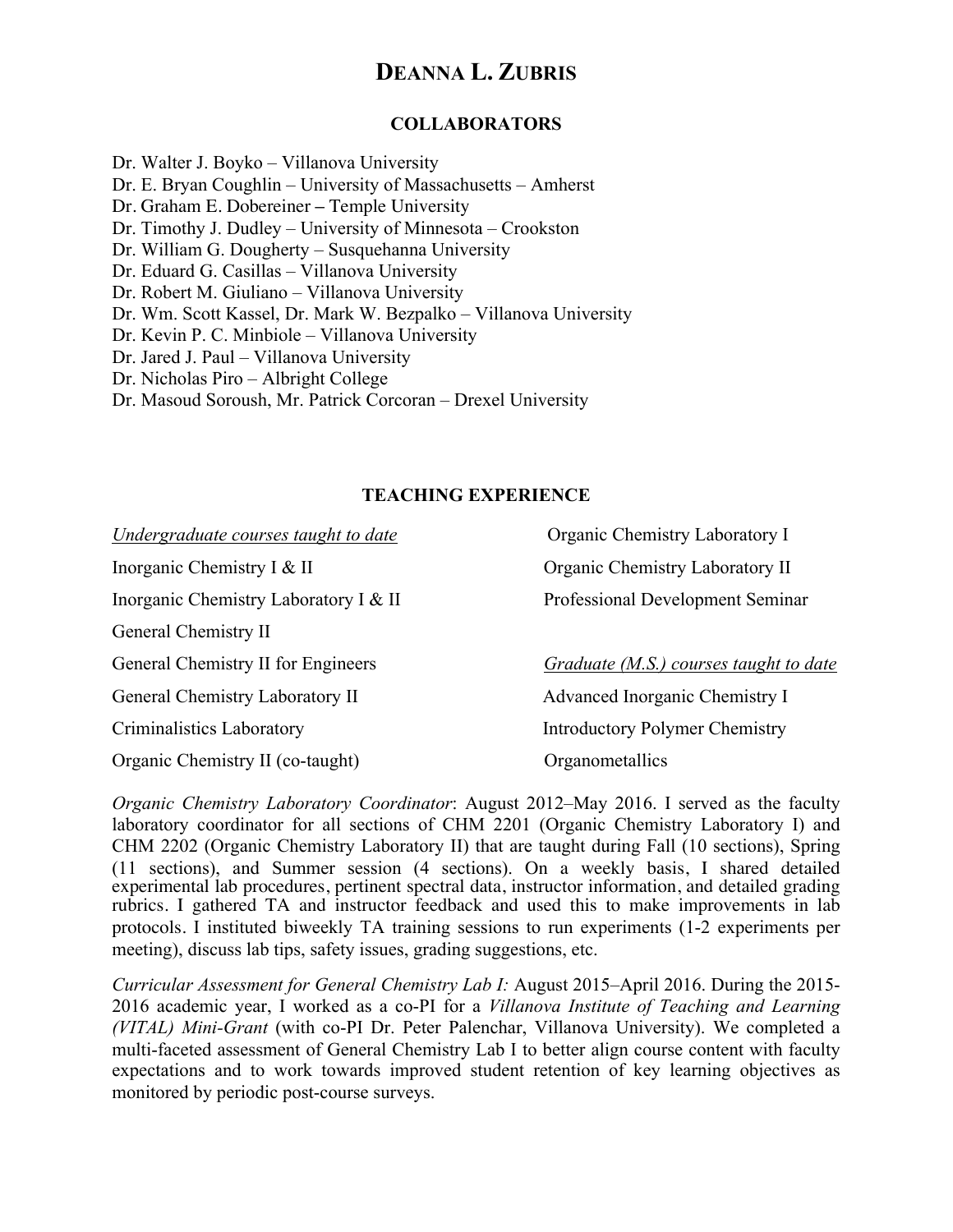### **SELECTED PROFESSIONAL SERVICE ACTIVITIES**

#### *Reviewer – research activities*

### **Editorial Advisory Boards**

Member of the Editorial Advisory Board of the journal *Organometallics*, 2017–present.

#### **Journal Submissions Peer Review**

Peer reviewer for *Organometallics, Journal of Organometallic Chemistry, ChemPlusChem,* and *Polymer International*.

#### **External reviewer for a Rank and Tenure dossier**, on one occasion

#### **Grant Proposals: Ad Hoc Reviews**

*Department of Energy (DOE), National Science Foundation (NSF)*, *Petroleum Research Fund (PRF)*, *Research Corporation (RC)*, *Maryland Industrial Partnerships (MIPS)*, and *Kentucky Science and Engineering Foundation (KSEF)*.

#### **Grant Proposals: Panel Reviews**

*Member of site visit team for a NSF Center for Chemical Innovation (CCI) – Phase II.*

*Panelist for the NSF Chemistry Division*, on seven occasions.

#### *Conference Session Organization*

Session co-chair and presider for *Organometallic Chemistry Session*, 45<sup>th</sup> Middle Atlantic Regional Meeting of the American Chemical Society, Hershey, PA, June 4-6, 2007.

Presided over *Organic Chemistry General Session II*, 39<sup>th</sup> Middle Atlantic Regional Meeting of the American Chemical Society, Ursinus College, Collegeville, PA, May 16-18, 2007.

#### *Discussion leader*

Discussion leader, "Metal-Ligand Cooperativity: Organometallics at the Energy Frontier," *Organometallic Chemistry Gordon Research Seminar*, July 6-7, 2019.

#### *Reviewer – educational activities*

Pre-publication reviewer for *Organometallic Chemistr*y, by Gary O. Spessard and Gary L. Miessler, 2<sup>nd</sup> Edition, May 2004 (general comments), May 2006 (general comments), October 2007 (4 chapters reviewed), July 2008 (3 chapters reviewed), April 2009 (end-ofchapter problem answer keys for 2 chapters reviewed), and May 2009 (cover matter).

Wrote and reviewed test questions for the *Educational Testing Service*, chemistry division, Summer 2004 and Summer 2005; general science division, June 2005 and April 2006.

Wrote and reviewed test questions for the chemistry test of the *Graduate Record Examinations (GRE Chemistry test)*, February 2005.

#### *Poster Judge*

*67th Intercollegiate Student Chemists' Conference*, Villanova University, April 5, 2003 (also served as judge coordinator); *Sigma Xi Research Day*, Villanova University, April 4, 2003, April 23, 2004, April 25, 2009, April 27, 2012, April 24, 2015, April 28, 2017, and April 1,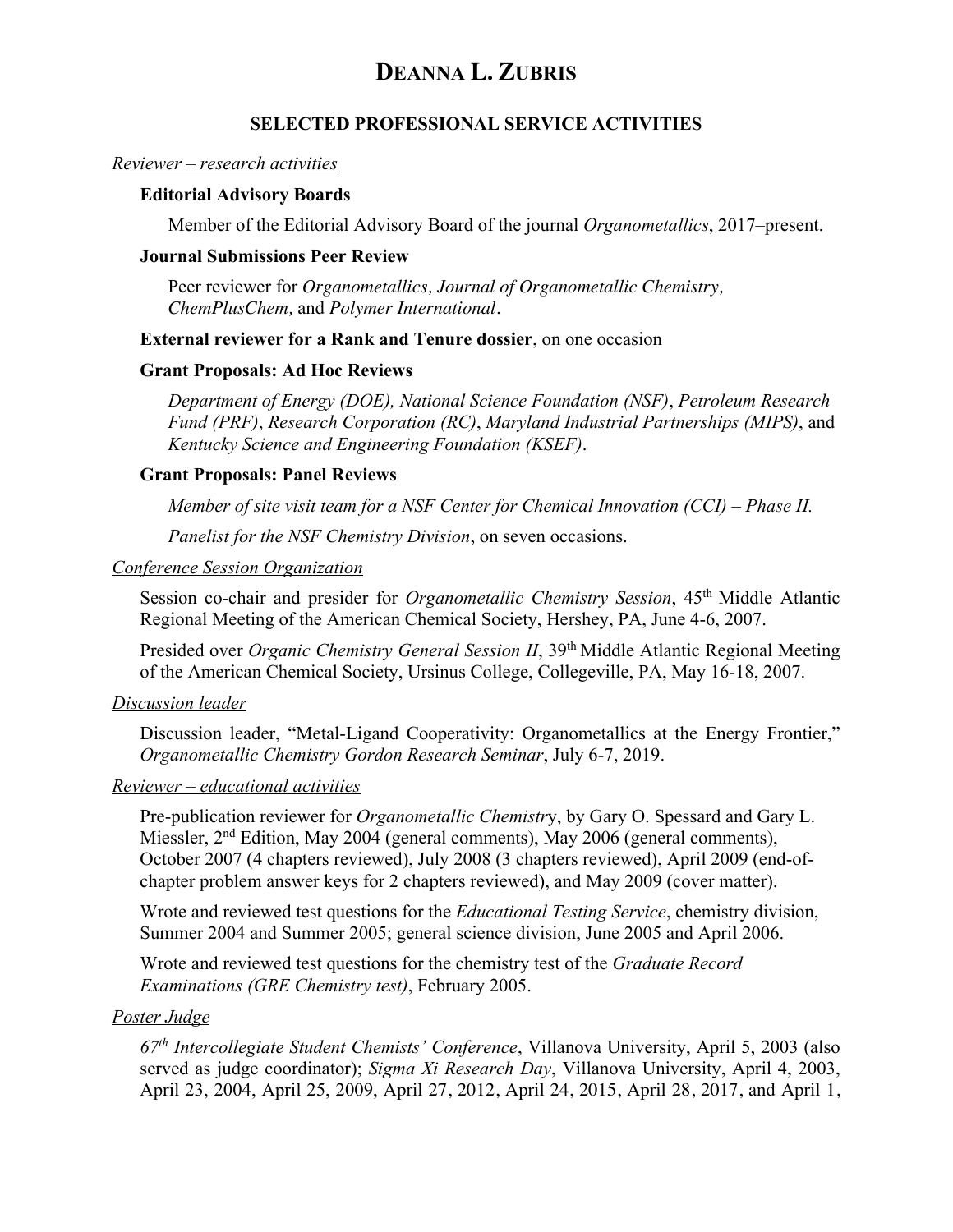2022; *Bryn Mawr College Mathematics and Science Graduate Research Symposium*, Bryn Mawr College, October 3, 2003.

### *Outreach Activities*

Participated in hands-on chemistry outreach activities: *12th Annual Student Research Symposium, "Research the Possibilities"*, in conjunction with the National Consortium for Specialized Secondary Schools of Mathematics, Science and Technology, Villanova University, June 5, 2005; *EYH/PAGES*, an ACS WCC sponsored program for 6<sup>th</sup> grade girls, at Chestnut Hill College, November 3, 2007, April 4, 2009, November 8, 2014, and April 16, 2016; *AAUW Tech Savvy* at Agnes Irwin School on April 29, 2017, Panelist, *Female Scientists in Academia Discussion Panel*, University of Pennsylvania, March 26, 2009.

### *Mentorship*

Panelist, "Mentorship Component: Career Trajectories and Perspectives," *Organometallic Chemistry Gordon Research Seminar*, July 6-7, 2019.

Mentor for *Chemistry Women Mentorship Network (Chem WMN)*, Spring 2018–present.

Mentor for *Caltech – the Women's Mentorship Program*, Spring 2016–Spring 2018.

## **SELECTED DEPARTMENT, COLLEGE, AND UNIVERSITY SERVICE ACTIVITIES**

Workshop Participant, *Race & Justice Dialogue Institute*, May 16-19, 2022.

Member, *Aequitas Task Force Member Group 8b: Presidential Task Force on Race*, February 2021– Present.

Member, *VISIBLE Affiliated Faculty*, VISIBLE: Villanova Initiative to Support Inclusiveness and Build Leaders, funded through an NSF ADVANCE Institutional Transformation Grant, January 2021– Present.

Member, *Diversity, Equity, and Inclusion Committee*, College of Liberal Arts and Sciences, Fall 2019–present.

Member, *Graduate Dean Search Committee*, College of Liberal Arts and Sciences, Spring 2019.

Member, *Faculty Scholar Advisory Team*, under the direction of the Associate Vice Provost for Research, Villanova University, Fall 2016–present.

Chair/Co-Chair, *Diversity and Inclusion Committee*, Department of Chemistry, Fall 2017– present.

Faculty Co-Advisor, *Villanova Chemistry Peer Mentorship Program*, Department of Chemistry, Summer 2017–present.

Co-Chair, *Communications and Alumni Relations Committee*, Department of Chemistry, Spring 2016–Fall 2019.

Member, *College Third Year Review Committee*, College of Liberal Arts and Sciences, Spring 2016–Spring 2017.

Co-chair, *University Awards Committee*, Faculty Congress, Fall 2014–Spring 2016.

Member, *College Awards Committee*, College of Liberal Arts and Sciences, Spring 2014.